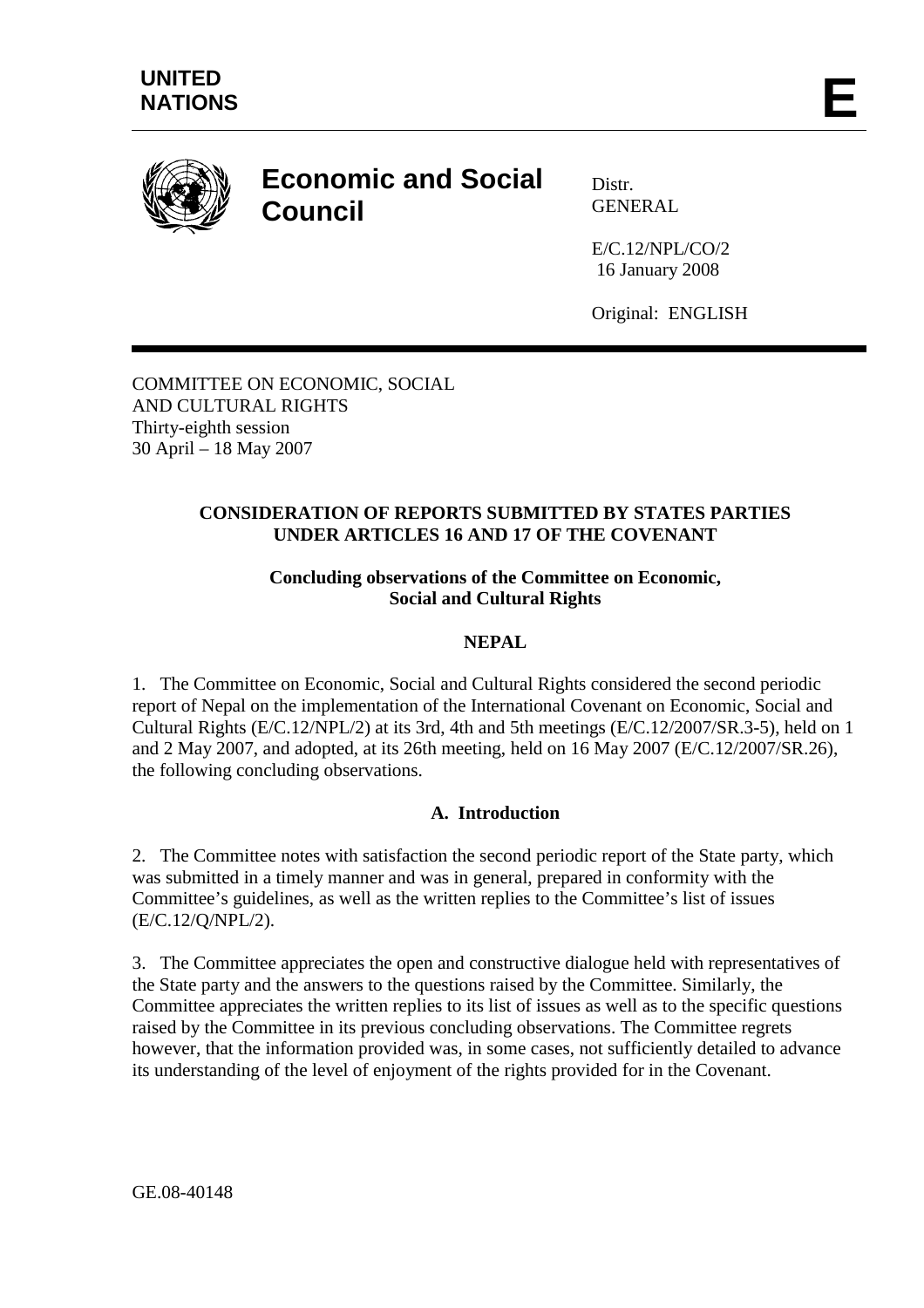## **B. Positive aspects**

4. The Committee welcomes the significant progress made over the past year toward achieving peace and stability in the State party, notably the reinstatement of the House of Representatives in April 2006, the conclusion of a Comprehensive Peace Accord (CPA) between the Government and the Communist Party of Nepal-Maoist in November 2006, the measures it has subsequently taken to transform Nepal into a secular State, as well as the adoption of an Interim Constitution in January 2007 which incorporates many economic, social and cultural rights.

5. The Committee notes with satisfaction that the Interim Constitution has elevated the National Human Rights Commission to a constitutional body, and that the National Human Rights Action Plan has been renewed for a further three years.

6. The Committee welcomes the improved institutional arrangements in the State party for monitoring the implementation of the Covenant. It also welcomes the establishment of the National Women's Commission as a statutory body.

7. The Committee welcomes the measures taken by the State party to abolish discrimination on the basis of caste and feudal practices detrimental to the enjoyment of economic, social and cultural rights of traditionally marginalized groups, including the Dalit, Kamaiya, Madhesi, Tharu and others. In this regard, it welcomes the prohibition of untouchability and other discrimination on the basis of caste in the Interim Constitution and the enactment of the Bonded Labour (Prohibition) Act of 2002**.**

8. The Committee notes with satisfaction the measures, legislative or otherwise, taken to provide for equality between women and men, in particular the amendment of the Country Code to abolish discrimination in inheritance matters.

9. The Committee welcomes the ratification in 2002 by the State party, of the ILO Convention No. 29 (1930) on Forced Labour and Convention No. 182 (1999) on the Worst Forms of Child Labour, and the endorsement, on 28 August 2006, by the House of Representatives, of a resolution directing the Government of Nepal to ratify the ILO Convention No. 169 (1989) on Indigenous and Tribal Peoples.

# **C. Factors and difficulties impeding the implementation of the Covenant**

10. The Committee takes note that the State party's efforts to comply with some of its obligations under the Covenant are impeded by the consequences of the divisive and violent conflict, namely a large numbers of victims and families of victims, a large numbers of displaced persons, and a severely damaged physical infrastructure that hinders the mobility of persons, goods and essential public services.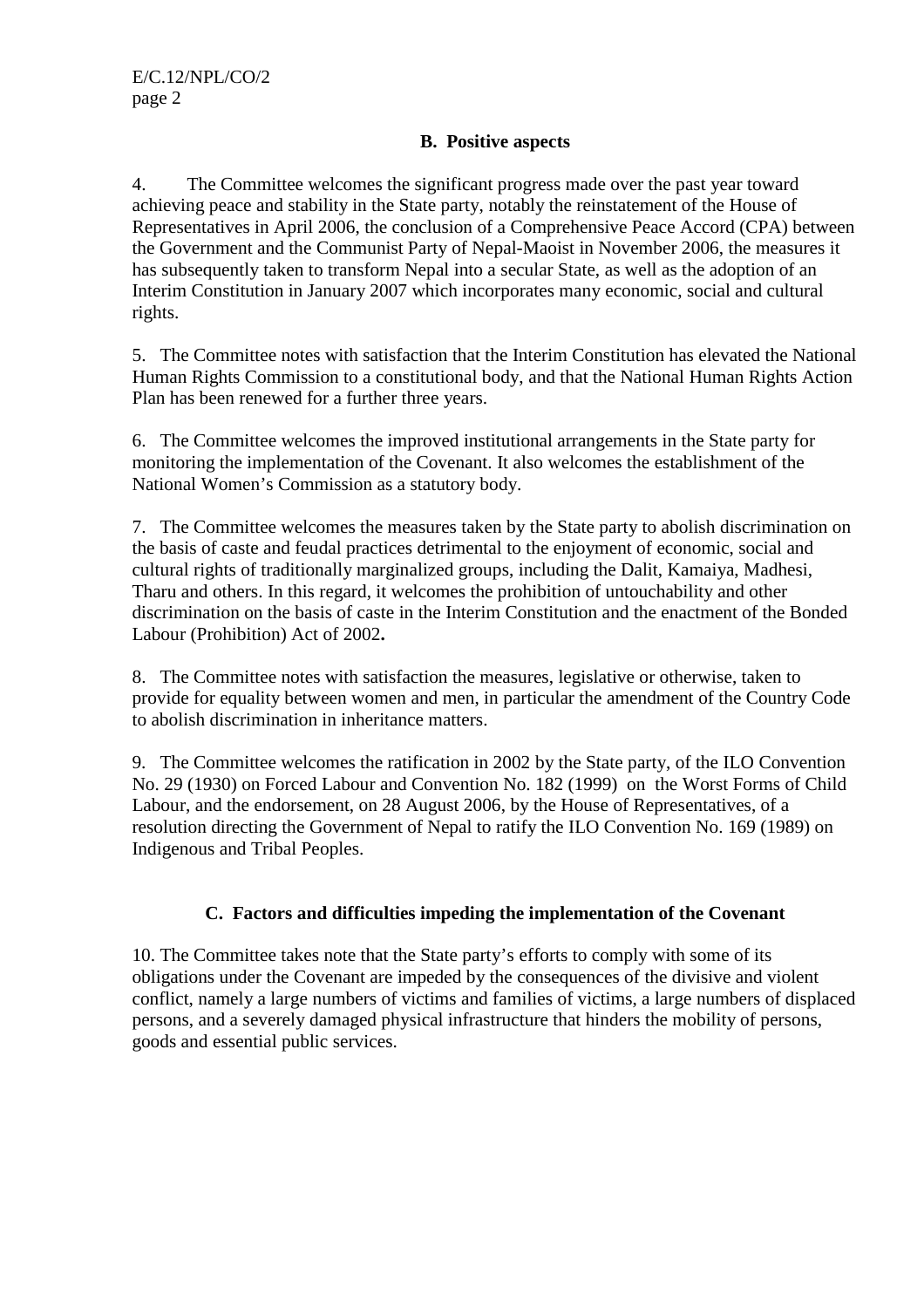#### **D. Principal subjects of concern**

11. The Committee regrets that most of its 2001 recommendations in relation to the initial report have not been implemented, and that the State party has not addressed in an effective manner the following principal subjects of concern, which continue to be relevant:

> - The extent of poverty in Nepal, in particular in rural areas where poverty and discrimination against women are most pronounced, and the lack of disaggregated data on the incidence and depth of poverty;

- The continuing inequalities that exist between men and women in Nepali society, despite legislative guarantees of equality, as reflected in the low representation of women in public service, the high female illiteracy rate and the unequal wages for equal work;

- The large number of women and girls being trafficked for prostitution, and the absence of a demonstrably effective response from the State party with regard to this practice;

- The high rate of domestic violence and the absence of specific legislation in this field;

- The high unemployment and underemployment rates in Nepal and the lack of skills-oriented education;

- The problems faced by emancipated Kamaiyas, including lack of housing, land, work, and education for their children;

- The inadequacy of the legal minimum wage to provide an adequate standard of living for workers and their families, in particular in the agricultural sector;

- The high incidence of child labour in Nepal, especially in rural areas.

12. The Committee notes with concern the absence of Commissioners in the National Human Rights Commission, which has created a serious gap in the protection and promotion of human rights in the State party. The Committee also notes with concern that there is no provision in the Interim Constitution dealing with the financial autonomy of the Commission.

13. The Committee notes with concern that, in spite of the provisions in the Interim Constitution prohibiting caste-based discrimination, such discrimination persists with impunity. The Committee is particularly concerned about the obstacles that victims of caste-based discrimination reportedly face in accessing justice.

14. The Committee notes with concern that in many parts of Nepal, internally displaced persons (IDPs) have not been allowed to return to their homes in safety or to fully integrate where they are currently residing. In many cases, the property and land of these persons have not been returned to them, contrary to the November 2006 Comprehensive Peace Agreement. The Committee also notes with concern that the ambiguous criteria for identifying genuine IDPs have resulted in a lack of protection against displacement and discrimination as concerns compensation and assistance.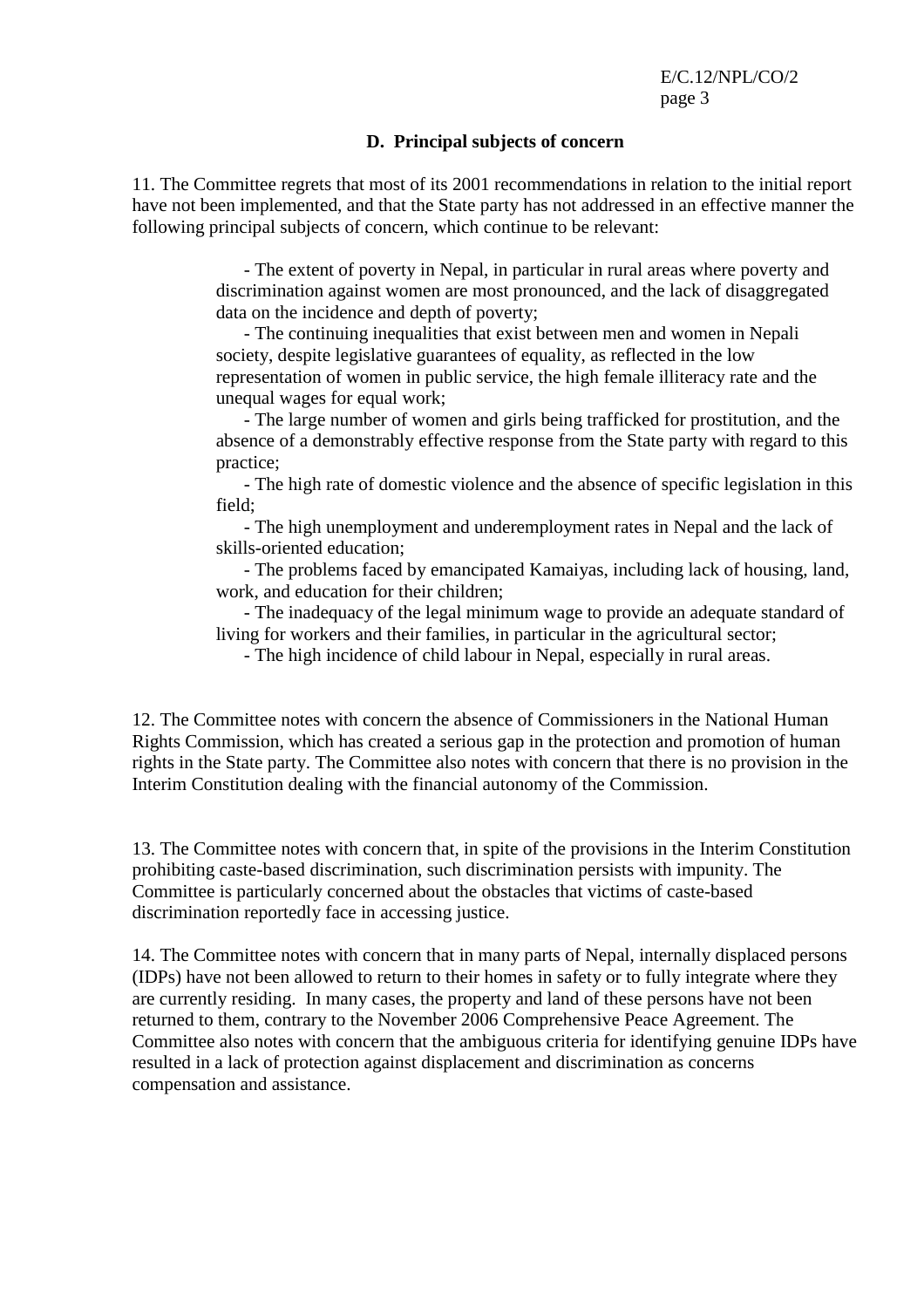15. Although certain harmful traditional practices have been prohibited by law, the Committee expresses its continuing concern about the persistence of such practices that violate the rights of women and girls as *deuki* (dedicating girls to a god or goddess), *badi* (widespread practice of prostitution among the Badi caste), *chaupadi* (isolating a woman during menstruation because she is considered to be impure), marrying child brides, and witchcraft,. In this regard, the Committee regrets the lack of information contained in the State party's second periodic report about the full extent of such practices and the efforts being made to eradicate them.

16. The Committee notes with deep concern the harsh conditions of women living in rural areas, especially those whose conditions have been exacerbated by the conflict, including Tharu women who have found themselves widowed as a result of the death or disappearance of their spouses during the conflict.

17. The Committee is concerned about the reportedly high rates of unemployment and underemployment. In this regard, it regrets not having received the information requested in its list of issues about the situation, level and trends in employment, unemployment and underemployment for particular categories of workers, which is essential for an assessment of compliance with article 6 of the Covenant.

18. The Committee is concerned that, in spite of the abolition in 2002 of the system of bonded labour, there are still significant difficulties faced by the freed bonded labourers regarding their access to work and livelihood and appropriate education for their children. The Committee is also concerned that the lack of employment opportunities in the State party hinders the advancement from feudal relations to relations based on equality, particularly for ex-Kamaiyas and ex-Haliyas, many of whom have returned to the same condition of bonded labour from which they were supposedly freed.

19. The Committee is concerned that despite the efforts of the State party to abolish the worst forms of child labour, the prevalence of child labour remains high, particularly in hazardous conditions of work in agriculture and in manual crafts and in industrial work, domestic work, and ragpicking. The Committee notes with grave concern that children continue to work in conditions of bonded labour.

20. The Committee is concerned that the official minimum wage has been set at a level too low to enable workers and their families to enjoy an adequate standard of living. Furthermore, the Committee is concerned that the official minimum wage is applicable only in the formal sector and is not applied to the agricultural sector, in which three-quarters of the labour force is employed.

21. The Committee is deeply concerned that, in spite of the State party's progress made in its Ninth Development Plan to reduce poverty, there remains a high level of poverty in the State party where over 30 per cent of the population lives under the official poverty line. The Committee also regrets the absence of detailed annual data on the incidence and depth of poverty, disaggregated by gender, caste, ethnicity and region, as requested in the list of issues prepared by the Committee in relation to the State party's second periodic report.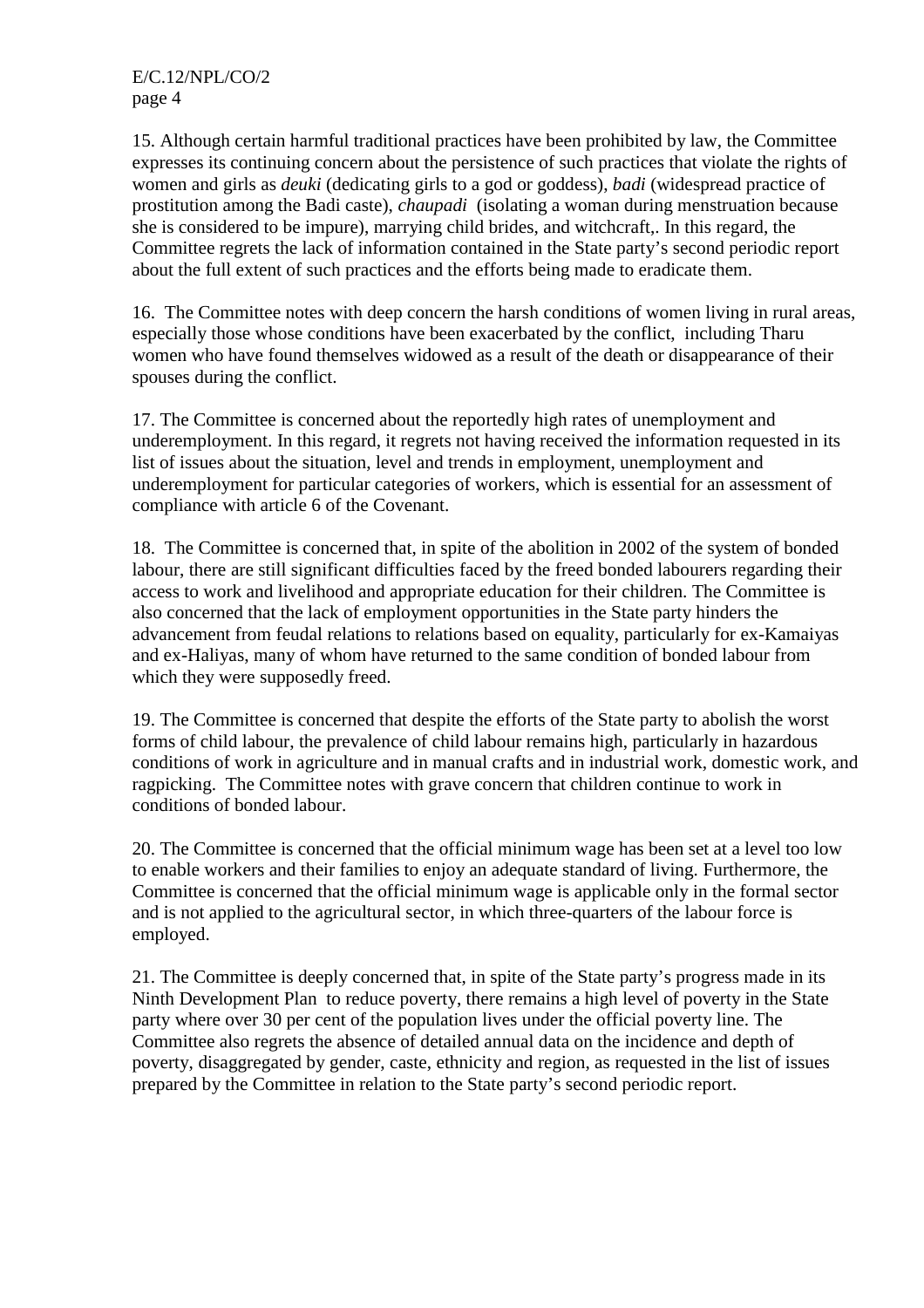22. The Committee is deeply concerned that as much as a quarter of the population is undernourished. The seasonal food deficits experienced in most of the mountain and hill districts by the majority who are farmers engaged in low-productivity subsistence farming on small plots of land, are exacerbated by the rigid social structures that prevent the lower castes from benefiting from communal lands and public services and from engaging in other kinds of business activities. Freed bonded labourers, often denied work by the landlords from whom they were freed and unable to claim their entitlements under the Land Reform Act and other programmes intended to help them adjust to free life, are particularly vulnerable to food insecurity.

23. The Committee is concerned that although the right to shelter is enshrined in the Interim Constitution of the State party, there is no national housing policy which particularly addresses the needs of the rural poor and the disadvantaged and marginalized individuals and groups by providing them with low-cost housing units.

24. The Committee is concerned by the denial of access of persons belonging to the lower castes to public wells, thereby directly threatening their right to an adequate standard of living and their right to the highest attainable standard of health.

25. The Committee is concerned that a significant number of the population continues to have limited or no access to health services, resulting in alarmingly high rates of maternal and infant mortality. The Committee is also concerned about the lack of information on the extent of mental health problems, particularly in relation to persons affected by the conflict.

26. The Committee is deeply concerned that the inadequate number, quality, staffing and supplies of health posts and the cost of reproductive health services continue to place women at risk, and that traditional attitudes among some castes and ethnic groups contribute to reproductive health problems of women.

27. The Committee is concerned that in practice primary education is not completely free due to various fees charged to parents, such as for school supplies and uniforms. The Committee notes with concern that the State party has yet to adopt a policy of compulsory education. It further notes the great disparity in enrolment in primary schools between girls and boys and between the Brahmin and other castes, ethnic or indigenous groups, the high repeat and dropout rate among pupils, and the generally low quality of education in public schools.

28. The Committee regrets the lack of clarification about the criteria used by the National Foundation for Development of Indigenous Nationalities to recognize officially indigenous nationalities and about the implications of official recognition.

#### **E. Suggestions and recommendations**

29. The Committee encourages the State party to strengthen its cooperation with the Office of the High Commissioner for Human Rights.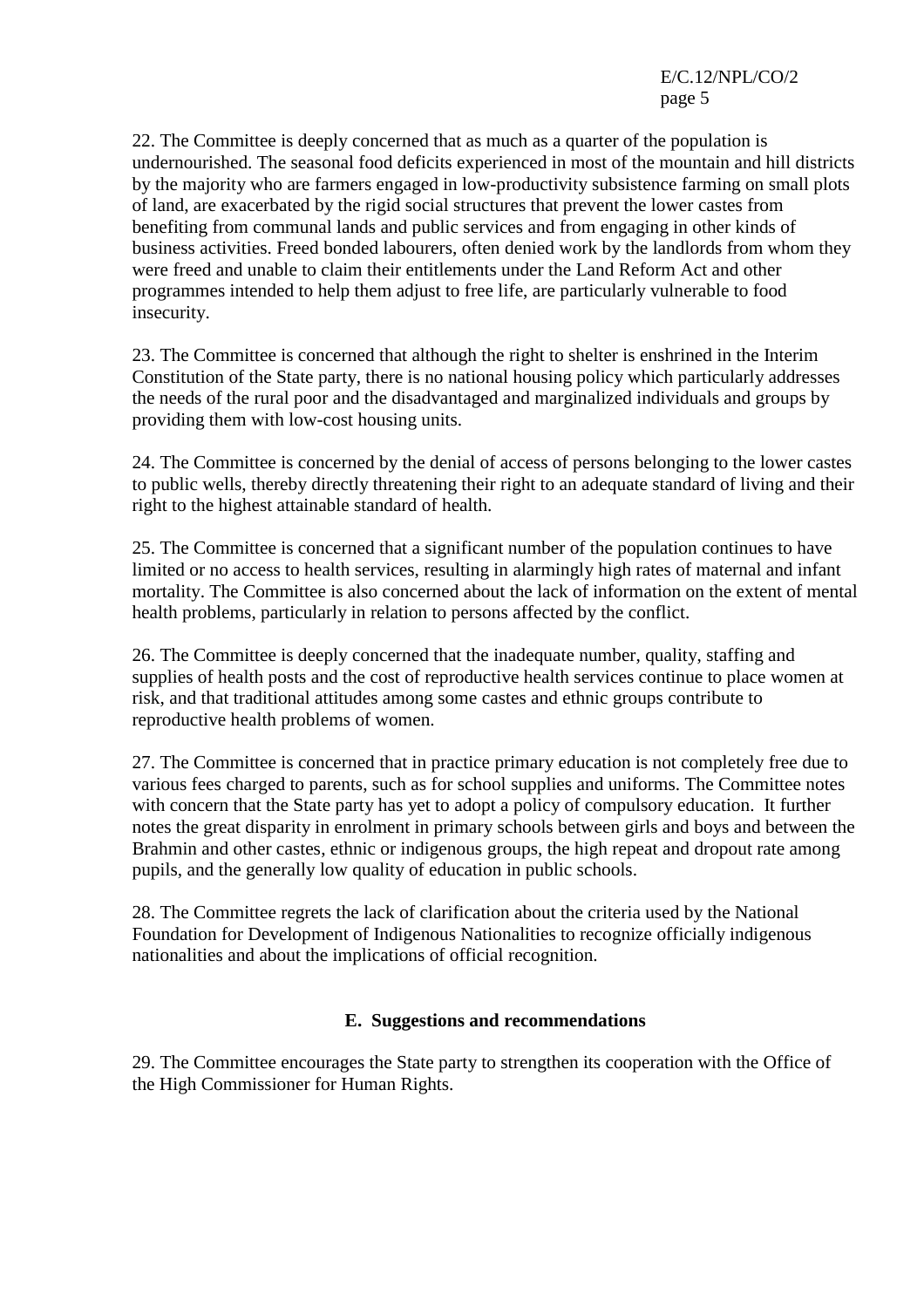30. The Committee requests the State party to provide in its next periodic report detailed, updated information including disaggregated data on a comparative basis, on the effective measures undertaken to implement its treaty obligations. The Committee urges the State party to ensure that, in the Constitutional process currently underway, all sectors of society, including disadvantaged and marginalized groups, in particular the Dalit, the Madhesi and indigenous communities, and especially women within these groups, are represented in decision-making bodies at all levels. It recommends that concrete and active efforts be made to promote the participation of these groups in the Constituent Assembly, which, following the election of its members in 2007, will embark on the drafting of a new Constitution.

31. The Committee recommends that the State party establish a transparent appointment process of Commissioners in the National Human Rights Commission to enable the Commission to have full institutional capacities in accordance with the Paris Principles (General Assembly resolution 48/134 of 20 December 1993, annex). In this regard, the Committee draws the attention of the State party to its general comment No. 10 (1998) on the role of national human rights institutions in the protection of economic, social and cultural rights.

32. The Committee recommends that a thorough review of national laws be undertaken with a view to identifying and rectifying all provisions that directly or indirectly permit discrimination on the basis of caste and multiple discrimination of women from certain groups. It urges the State party to strengthen its efforts to make widely known the prohibition of such discrimination and to improve effectively access to judicial and administrative remedies in cases of alleged violations. The Committee further recommends that special units be established to monitor the implementation of programmes to protect and promote the full enjoyment without discrimination of their economic, social and cultural rights by disadvantaged and marginalized groups, in particular the Dalit, the Madhesi and indigenous communities, and especially women within these groups.

33. The Committee urges the State party to implement effectively, the Comprehensive Peace Agreement underlining the safe and sustainable return of all internally displaced persons (IDPs), particularly in mountain and hill districts where the environment has not been conducive to reintegration. The Committee recommends further that the State party establish an effective strategic plan including a monitoring mechanism, for the safe and dignified return, registration, rehabilitation and reintegration of IDPs.

34. The Committee urges the State party to strictly enforce the law prohibiting harmful practices that violate the rights of women and girls such as *deuki, badi, chaupadi,* marrying child brides and witchcraft. The Committee requests that the State party provide detailed information on the extent of these practices and the measures being taken to strictly enforce its laws for the protection of women and girls from such harmful practices.

35. The Committee urges the State party to adopt without delay specific legislation on domestic violence without delay defining these acts as a specific offence, and to undertake a major information campaign to raise awareness about such legislation. It further urges the State party to take measures to develop procedures and educate law enforcement officials, judges, lawyers, social workers and medical professionals to enable them to protect effectively victims of domestic violence.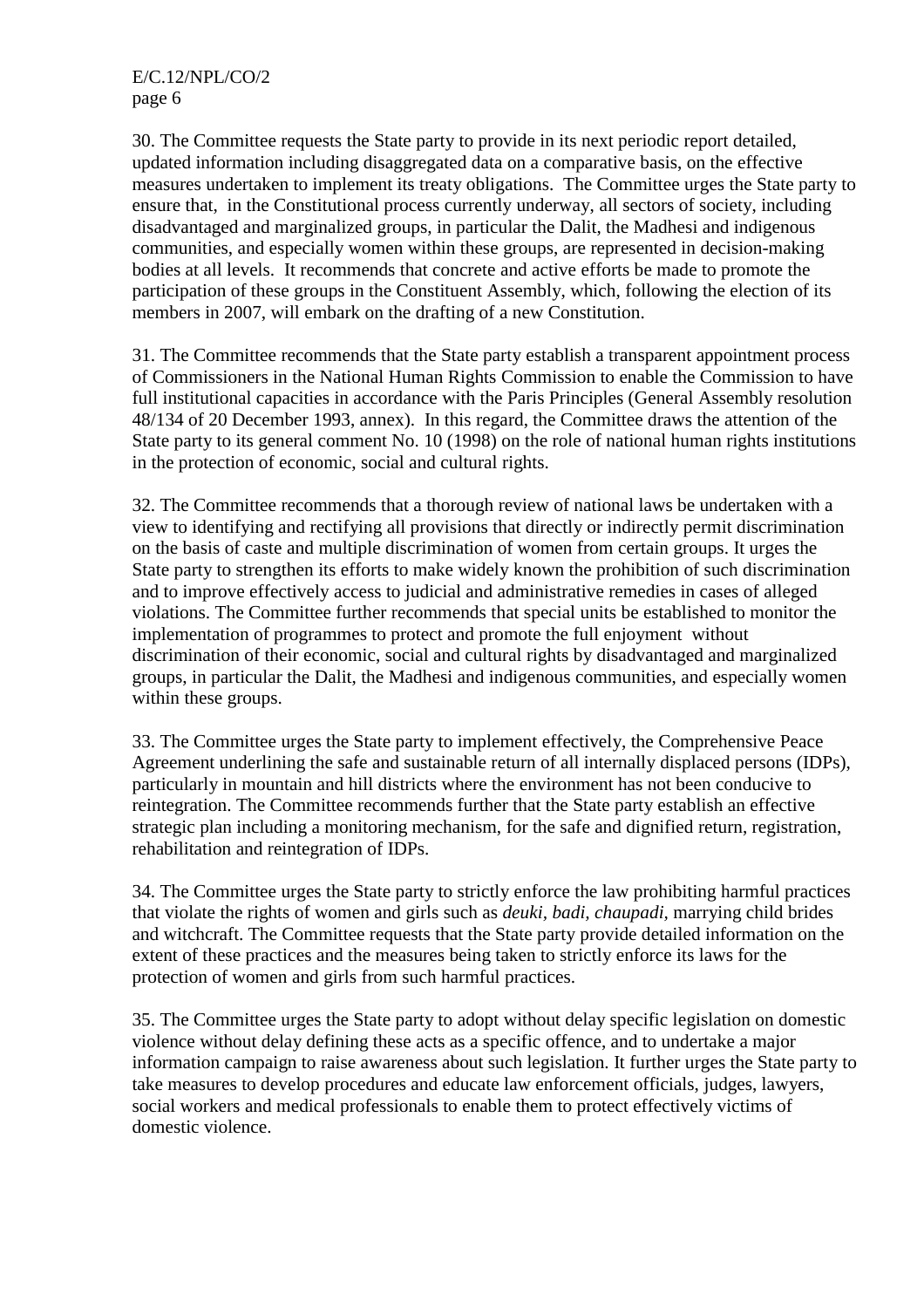36. The Committee encourages the Government to provide adequate and immediate assistance, in particular through special temporary measures, to alleviate the adverse impact of the conflict on women, including poverty and loss of income, social stigma, and insecurity of tenure resulting from unclear property rights due to the unknown fate of the missing spouses.

37. The Committee recommends that the State party strengthen its efforts to promote labourintensive industries and increase productivity in the agricultural sectors. The Committee also recommends that special programmes for ex-Kamaiyas and ex-Haliyas, Dalits, indigenous persons and groups, and particularly women belonging to these groups, be expanded in the rural areas as a matter of priority.

38. The Committee recommends that the State party continue to address the situation of children engaged in the worst forms of child labour, with the assistance of the International Labour Organization. The Committee recommends that measures to rehabilitate affected children, to monitor their work conditions and their living conditions following removal from such work, be strengthened and significantly expanded to cover all children engaged in the worst forms of child labour.

39. The Committee urges that the minimum wage be set at a sufficient level to enable workers and their families enjoy an adequate standard of living. The Committee encourages the State party to carry out periodic reviews of the minimum wage. It further requests information in the next report about the methodology for the calculation of the minimum wage.

40. While noting that Nepal is a low income country and its resources are correspondingly limited, the Committee reminds the State party that it is obliged to comply with its Covenant obligations to the maximum of its available resources. In this regard, the Committee refers the State party to its recent statement on the evaluation of the obligation to take steps to the "maximum of available resources" under an Optional Protocol to the Covenant (E/C.12/2007/1).

41. The Committee also recommends that specific mechanisms and procedures be established to monitor the implementation of such strategies and evaluate the progress achieved in combating poverty effectively, including among the most disadvantaged and marginalized groups.

42. The Committee recommends that the State party take urgent steps to ensure food security and access to water for all, particularly those who belong to the most disadvantaged and marginalized groups. It recommends that agricultural policies aim effectively at improving not only productivity and commercialization but also access and distribution. In this regard, the Committee urges that specific measures be implemented with a view to enhancing the participation of the lower castes in the production, distribution and consumption of food. The Committee requests the State party to provide in its third periodic report detailed information about the extent of food insecurity, the groups most vulnerable to it, and the concrete measures envisaged to address it. In this regard, the Committee draws the attention of the State party to its general comment No. 12 (1999) on the right to adequate food and general comment No. 15 (2002) on the right to water.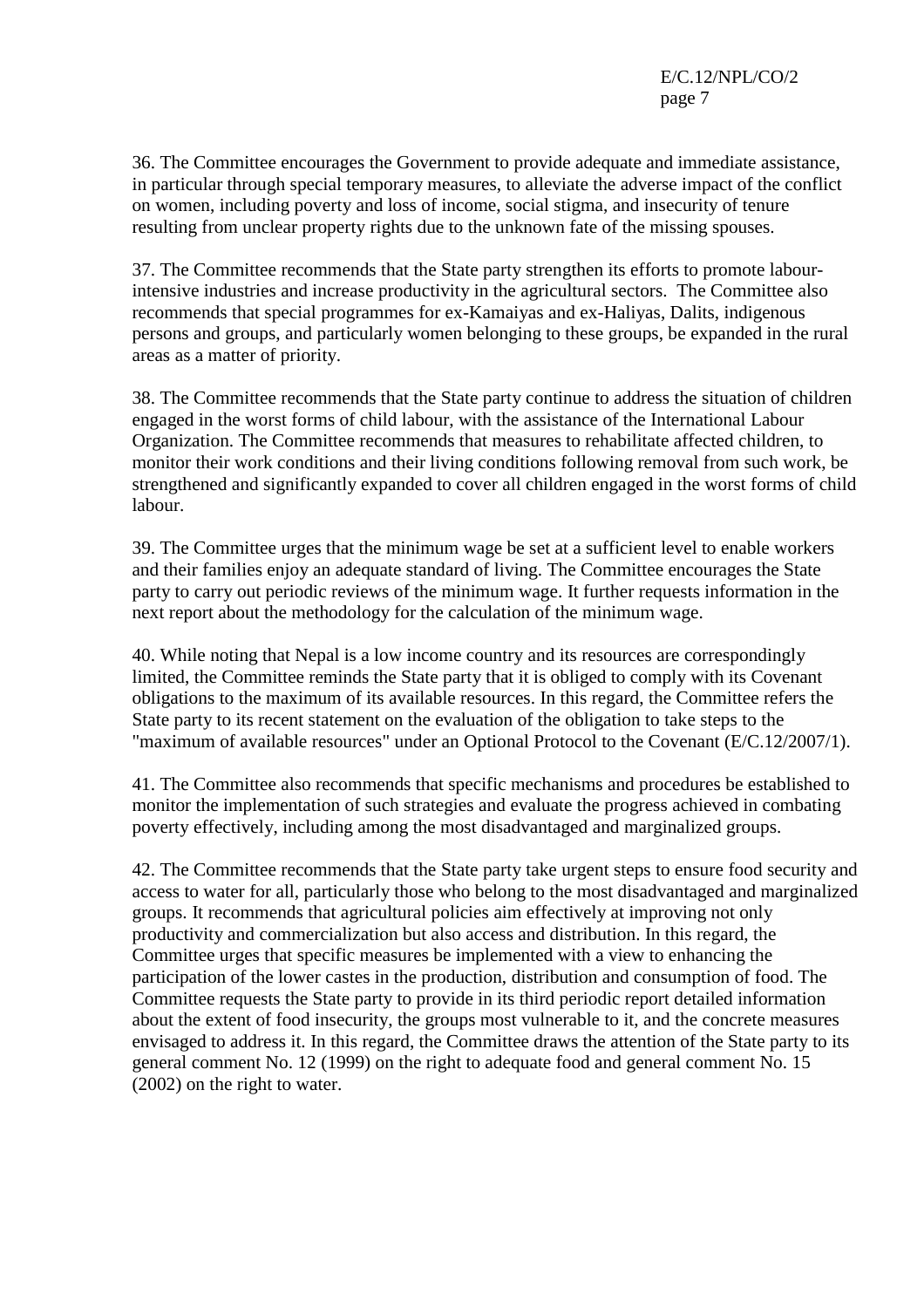43. The Committee recommends the immediate application of the Interim Constitution and laws prohibiting caste-based discrimination and segregation in cases of denial of access to public water sources. It recommends that access to public wells be closely monitored by the District Development Committees or by another appropriate local body.

44. The Committee recommends that the State party adopt a national housing policy by providing low-cost housing units for the rural poor and the disadvantaged individuals and groups.

45. The Committee recommends that higher priority be accorded to reducing maternal and infant mortality rates and that due consideration be given to the need for integrating into the general health-care system, mental health services and programmes aimed at preventing and treating HIV/AIDS. The Committee stresses that the right to the highest attainable standard of health encompasses mental as well as physical health and the importance of mental health care, particularly in relation to persons affected by the conflict.

46. The Committee recommends that as part of the general improvement in the national healthcare system, physical and economic access to reproductive health care and contraceptives be given high priority, particularly in rural areas, and that specific measures be taken to enable women to give birth in the care of a trained health-care professionals.

47. The Committee calls upon the State party to introduce not only free but also compulsory education, in conformity with articles 13 and 14 of the Covenant, and to specify in its third periodic report by when it plans to achieve this, as well as concrete benchmarks through which progress can be measured. In this regard, the Committee refers the State party to its general comment No. 11 (1999) on plans of action for primary education, and general comment No. 13 (1999) on the right to education. It further urges that human rights be introduced at all levels of education, both as a subject and as a methodology of instruction, reflecting values of participation and social inclusion. The Committee stresses the value of education as a tool for national reconciliation, the eradication of harmful feudal practices, the promotion of respect for the dignity of all persons and groups, as well as the building of skills to enhance future employment prospects.

48. The Committee recommends that the State party include in its third periodic report detailed information about criteria used to recognize officially indigenous nationalities and about the implications thereof.

49. The Committee requests the State party to include in its next periodic report a specific section on the results of the measures taken to combat discrimination and enhance respect, protection and fulfilment of all economic, social and cultural rights. The Committee further requests the State party to include in its next periodic report, annual data, disaggregated by caste, ethnicity and sex, as well as specific benchmarks, to enable adequate monitoring and evaluation of the progress achieved.

50. The Committee requests the State party to disseminate the present concluding observations widely among all levels of society, particularly among government officials and judicial authorities and to inform the Committee on the steps the it has taken to implement them in its